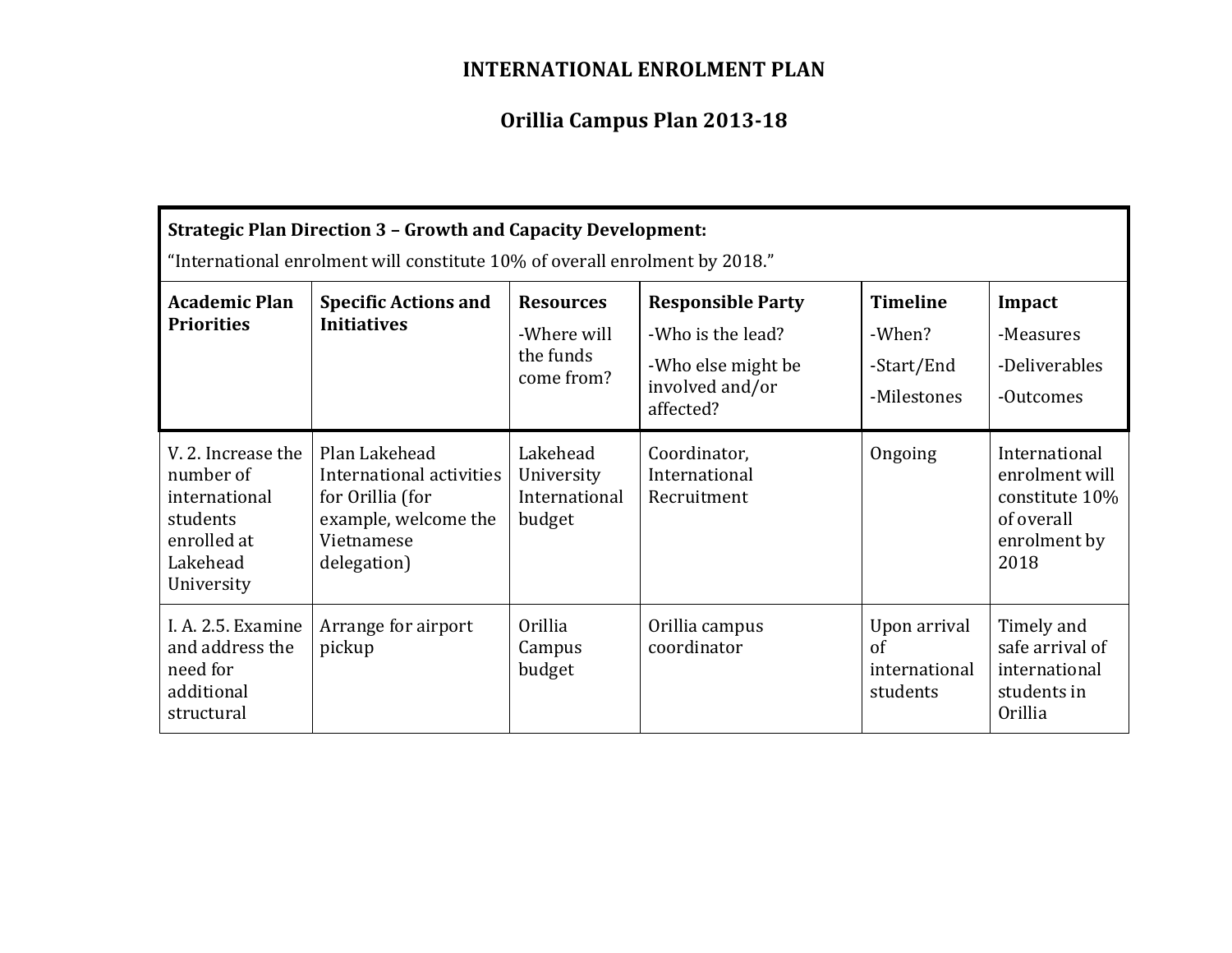## **INTERNATIONAL ENROLMENT PLAN**

## **Orillia Campus Plan 2013-18**

| <b>Strategic Plan Direction 3 - Growth and Capacity Development:</b><br>"International enrolment will constitute 10% of overall enrolment by 2018." |                                                                                                                    |                                                            |                                                                                                     |                                                         |                                                                                         |  |  |  |
|-----------------------------------------------------------------------------------------------------------------------------------------------------|--------------------------------------------------------------------------------------------------------------------|------------------------------------------------------------|-----------------------------------------------------------------------------------------------------|---------------------------------------------------------|-----------------------------------------------------------------------------------------|--|--|--|
| <b>Academic Plan</b><br><b>Priorities</b>                                                                                                           | <b>Specific Actions and</b><br><b>Initiatives</b>                                                                  | <b>Resources</b><br>-Where will<br>the funds<br>come from? | <b>Responsible Party</b><br>-Who is the lead?<br>-Who else might be<br>involved and/or<br>affected? | <b>Timeline</b><br>-When?<br>-Start/End<br>-Milestones  | Impact<br>-Measures<br>-Deliverables<br>-Outcomes                                       |  |  |  |
| academic<br>supports for<br>international<br>students                                                                                               | Orientation for<br>international students<br>at the Orillia Campus                                                 | <b>Orillia</b><br>Campus<br>budget                         | Orillia campus<br>coordinator                                                                       | Upon arrival<br>$\sigma$ f<br>international<br>students | International<br>students<br>sufficiently<br>oriented at the<br>Orillia Campus          |  |  |  |
| I. A. 2.5. Examine<br>and address the<br>need for<br>additional<br>structural<br>academic<br>supports for<br>international<br>students              | Answering admissions<br>and recruitment<br>related questions                                                       | Lakehead<br>University<br>International<br>budget          | Coordinator,<br>International<br>Recruitment through<br>welcome@lakeheadu.ca                        | Ongoing                                                 | International<br>enrolment will<br>constitute 10%<br>of overall<br>enrolment by<br>2018 |  |  |  |
|                                                                                                                                                     | Assistance with all<br>permits and other<br>government<br>documentation (study,<br>work permits, visas<br>$etc.$ ) | Lakehead<br>University<br>International<br>budget          | <b>International Student</b><br>Support Advisor-<br>Thunder Bay                                     | Ongoing                                                 |                                                                                         |  |  |  |